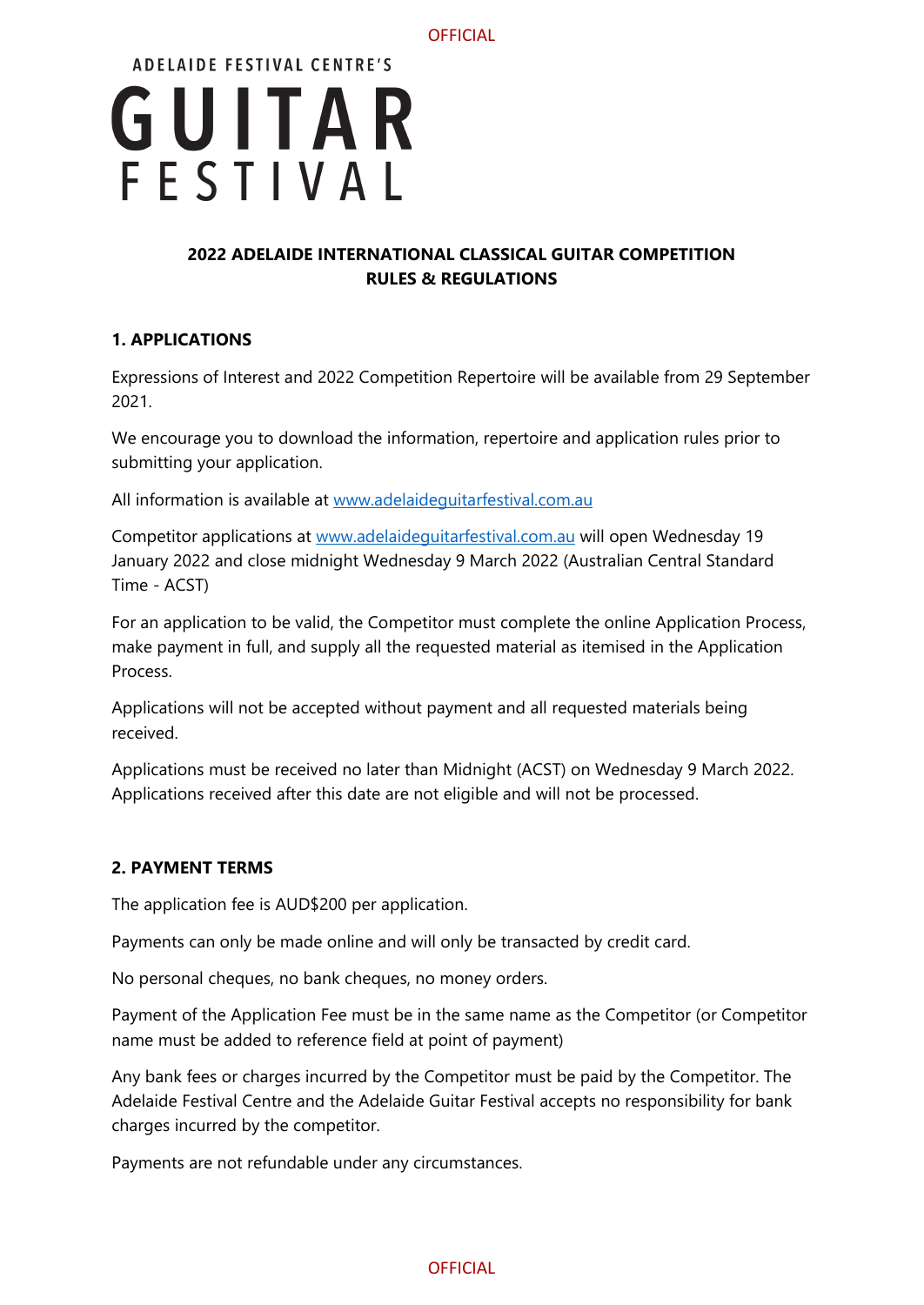#### **OFFICIAL**

# **ADELAIDE FESTIVAL CENTRE'S** GUITAR FESTIVAL

Applications received without full payment will not be processed.

## **3. ELIGIBILITY**

The Adelaide International Classical Guitar Competition is open to competitors aged 32 years or younger on 24 July 2022 (born on or after 24 July 1989).

Entry is open to individual persons only. Groups and ensembles are ineligible to enter.

Competitors are required to meet the eligibility criteria specified in the Rules & Regulations

If a competitor is under the age of 18 years their parent or guardian must sign the Application Form.

Competitors under the age of 18 years must be accompanied by an adult at all times during their attendance at the Competition.

Applications need to be completed and submitted, with full payment and all requested materials, by no later than Wednesday 9 March 2022. Applications received after this date will not be eligible or processed.

Applications received that are not accompanied by the requested material will not be eligible or processed.

Previous First Place Winners of the Adelaide International Classical Guitar Competition are ineligible to enter.

Employees and Trust members of the Adelaide Festival Centre Trust and their immediate families are ineligible to enter.

## **4. COMPETITOR NOTIFICATION**

All Competitors will be notified of the results of the Audition Round by email and by no later than Wednesday 13 April 2022.

Competitors who do not pass the Audition Round are not successful in proceeding through to the Semi Final or Final Rounds.

Competitors who do not pass the Semi Final Round are not successful in proceeding through to the Final Round.

Successful competitors granted a place at the Semi Final Round at the Adelaide Guitar Festival will be required to travel to Adelaide, Australia (at their own cost) to complete their participation in the Competition.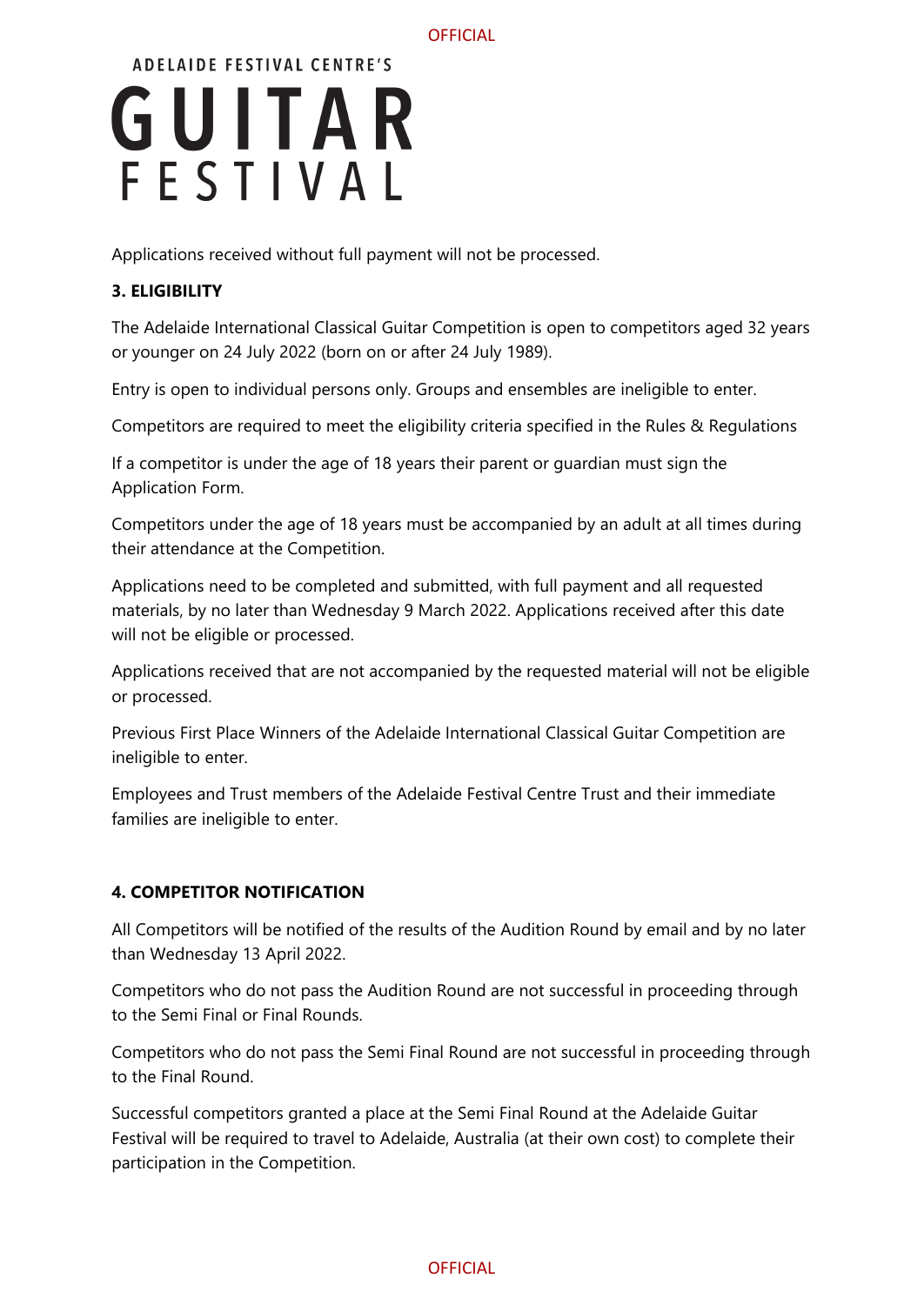An information pack will be sent to successful competitors by no later than Friday 29 April 2022 outlining further details.

Successful competitors will need to advise Adelaide Guitar Festival no later than Friday 13 May 2022 of their intention to travel to Adelaide, Australia to participate in the Semi Final.

Successful Competitors will be required to attend an Orientation Meeting at Adelaide Festival Centre on Wednesday 20 July 2022 (time and venue to be advised). The purpose of the Orientation Meeting will be to provide competitors with competition information, process for the Semi Final and Final Rounds, a final review of the Competition Rules and an Open Draw to determine the playing order of competitors for the Semi Final Round.

Successful Competitors who fail to attend the Orientation Meeting or the Semi Final Round or the Final Round for any reason will be disqualified from the Competition.

Successful Competitors who are unable to attend the Semi Final or Final Round for personal reasons are required to notify the Adelaide Guitar Festival by telephone or email as soon as possible. The Adelaide Festival Centre and Adelaide Guitar Festival will be under no obligation to make alternative arrangements.

## **5. AUDITION ROUND**

AUDITION ROUND REPERTOIRE

- 1. J. S. Bach Gigue from Lute Suite No. 1 BWV 996
- 2. Maria Grenfell 'Atmosphere' from Four Leunig Pieces [\(https://www.adelaidefestivalcentre.com.au/media/14953/atmosphere-from-four-leunig](https://www.adelaidefestivalcentre.com.au/media/14953/atmosphere-from-four-leunig-pieces.pdf)[pieces.pdf\)](https://www.adelaidefestivalcentre.com.au/media/14953/atmosphere-from-four-leunig-pieces.pdf)
- 3. 6 mins of free choice repertoire (please upload separate audio files per piece)

The Audition Round Application Process will be carried out completely online.

Competitors must:

- 1. Record, in MP3 format only, the Competitor's performance on guitar of the specified music pieces for the Audition Round (above)
- 2. Compile electronic copies (either in word or PDF files) of:
	- a. Resume/CV (max 1 page)
	- b. Sheet music for the Free Choice Music Selection
- 3. Scan of passport if not an Australian Citizen
- 4. Pay the Application Fee
- 5. Complete the Application form at www.adelaidequitarfestival.com.au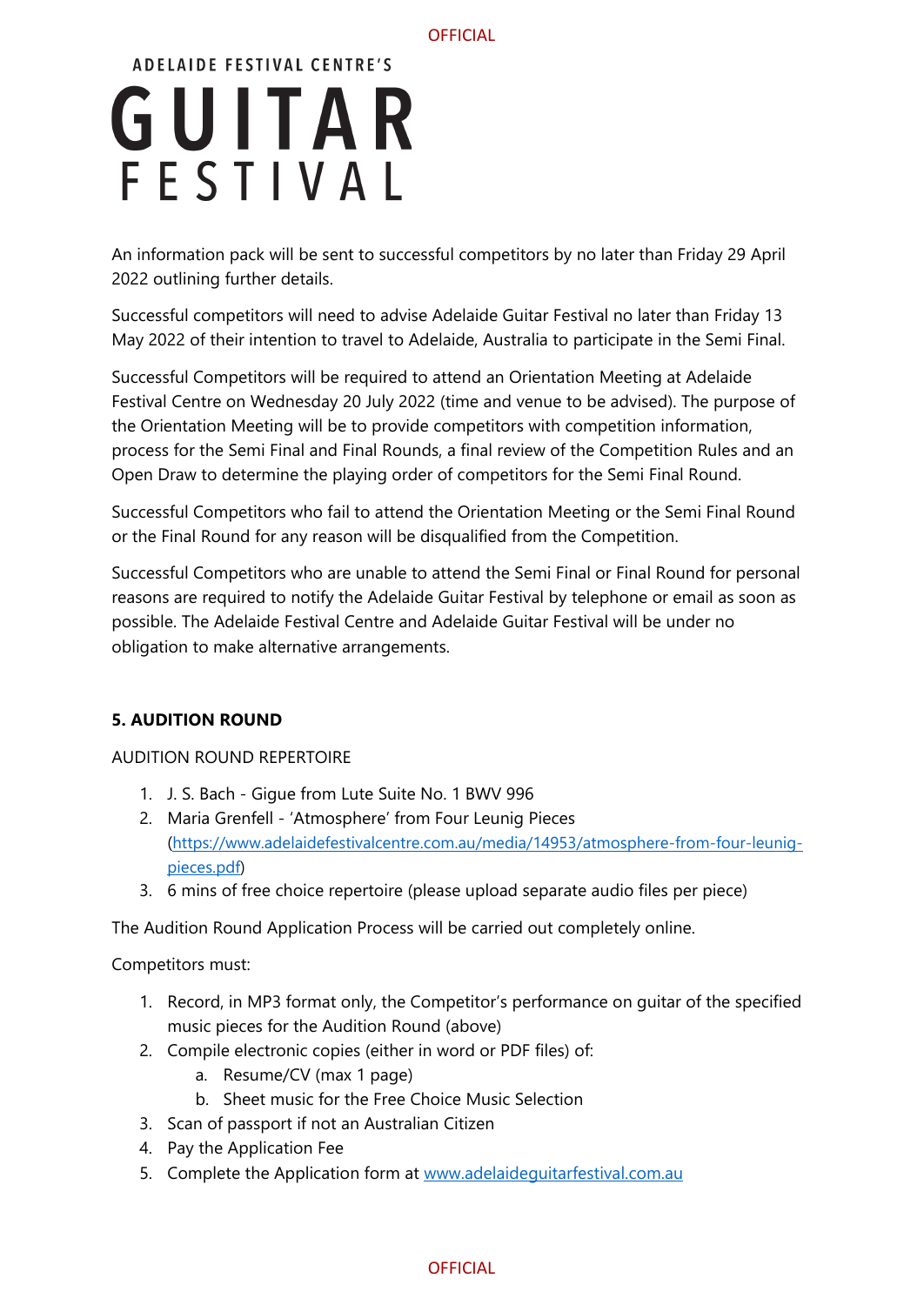#### **OFFICIAL**

# **ADELAIDE FESTIVAL CENTRE'S** GUITAR FESTIVAL

- 6. Upload the separate music MP3 Files, along with all supporting documents in word or .pdf formats to the Application form. Please note: when naming the individual MP3 files, please use only the title of the piece. Please do NOT use your own name.
- 7. All Applicants must agree to the Competition Rules in order to complete the application process.

Only applications submitted through the online Application Form will be accepted. Separately emailed or hardcopy applications will not be accepted.

After the Competition closes all entries will be collated and checked for eligibility.

Each competitor's Audition MP3 Files will be copied and relabeled with an Individual Number. No other personal details will be noted on the Audition MP3 Files.

All Audition MP3 Files will be distributed to the independent judges with the scoring criteria and score sheets.

Each judge will assess and score each Audition independently. Once all judges have assessed and scored each Audition, the material and results will be returned to the Adelaide Guitar Festival Producer for collating.

Up to a maximum of 16 Competitors with the highest scores will be selected to proceed to the Semi Final Round.

Audition materials will not be returned.

Each Competitor will be marked on the following criteria out of a score of 10:

- Technique
- Musicianship
- Tone
- Repertoire selection for Free Choice piece

Competitors will be advised of the results of the Audition Round by email no later than Wednesday 13 April 2022.

#### **6. SEMI FINAL ROUND**

The Semi Final Round will take place at the Adelaide Festival Centre, Adelaide, South Australia, during the Adelaide Guitar Festival (10 – 31 July 2022). Exact dates of the Semi and Final rounds will be announced Wednesday 13 April 2022

The order of Competitors will be pre-determined by an open draw.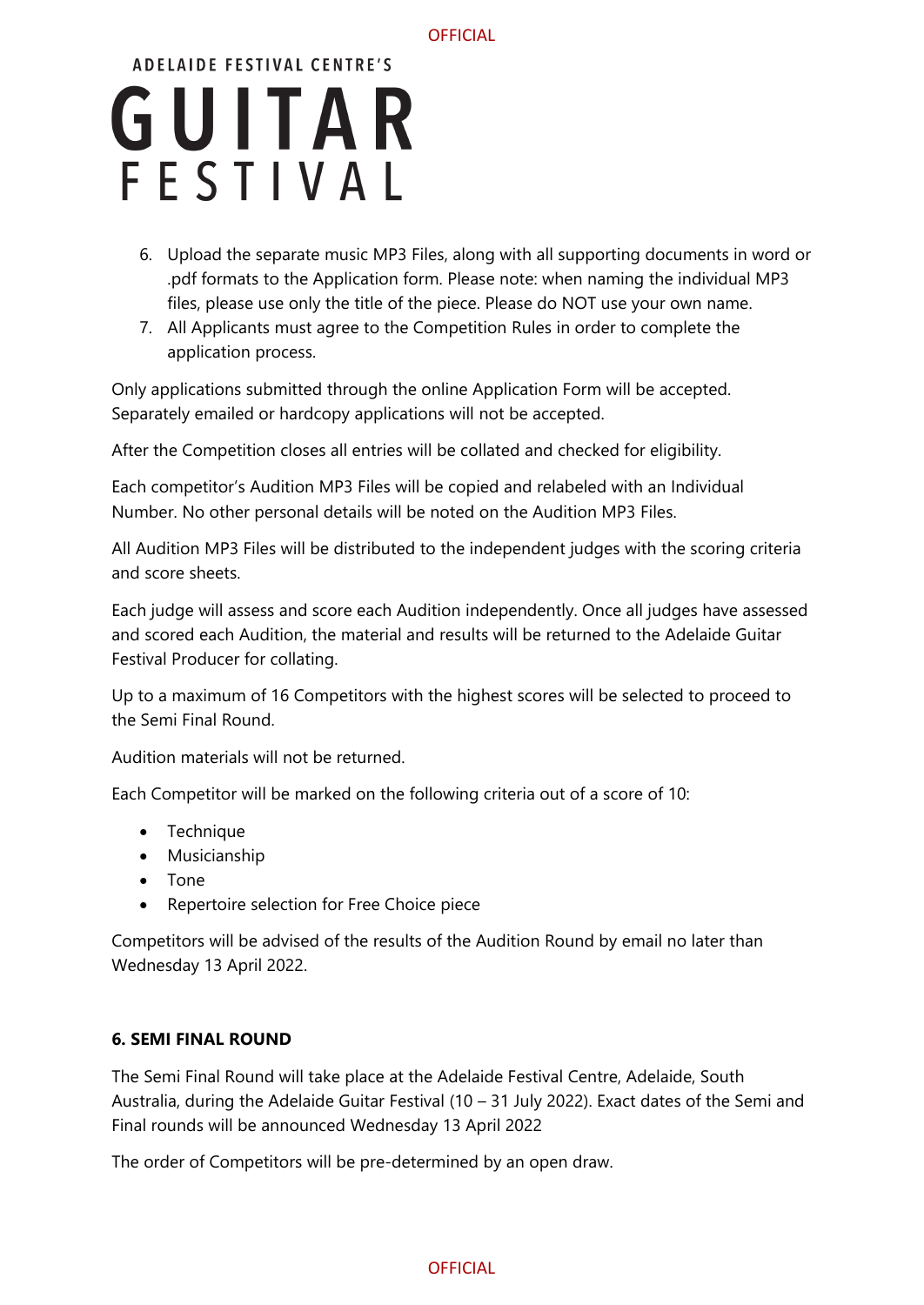At the Semi Final Round, each Competitor will be marked by the Judging Panel on the following criteria out of a score of 10:

- Technique
- Musicianship
- Tone
- Stage presence
- Repertoire selection for Free Choice piece

SEMI FINAL ROUND REPERTOIRE

- 1. 1st Movement from Sonata Joaquin Turina
- 2. 6 x mins of Free Choice Piece(s)

Performance pieces do not need to be played from memory.

A music stand will be supplied at the venue

## **7. FINAL ROUND**

From the Semi Final Round, 6-8 of the highest scoring competitors will be selected to progress to the Final Round which will take place at the Adelaide Festival Centre, Adelaide, South Australia, during the Adelaide Guitar Festival (10 – 31 July 2022). Exact dates of the Semi and Final rounds will be announced Wednesday 13 April 2022

The Final Round will be open to the public and the Competition will take place in front of a live audience. Final competitors will dress in appropriate attire.

A random draw will take place to determine the playing order of the Final Round Competitors.

At the Final Round, each Competitor will be marked by the Judging Panel on the following criteria out of a score of 10:

- Technique
- Musicianship
- Tone
- Stage presence
- Repertoire selection for Free Choice piece

FINAL ROUND REPERTOIRE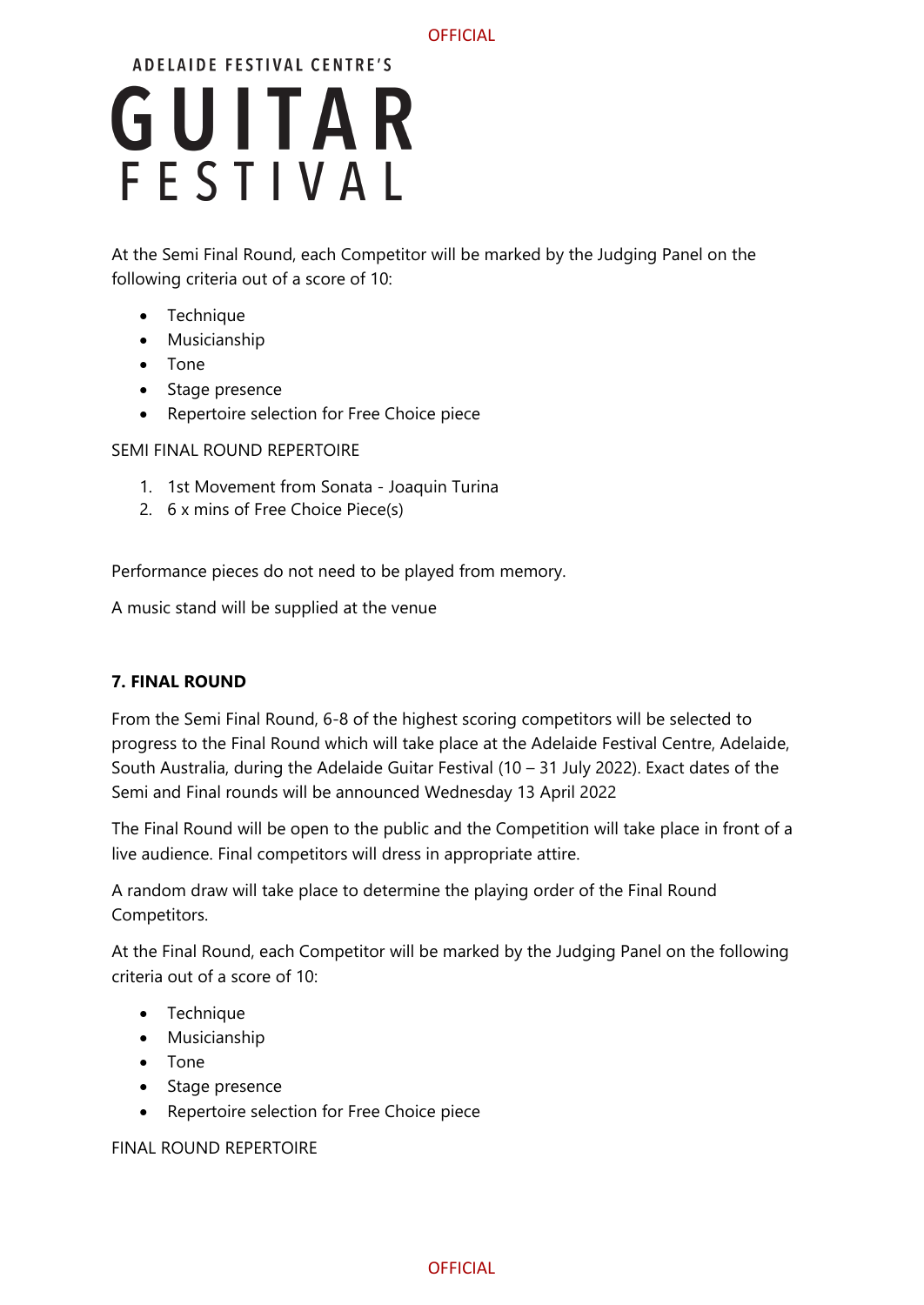- 1. Maria Grenfell 'Atmosphere' from Four Leunig Pieces [\(https://www.adelaidefestivalcentre.com.au/media/14953/atmosphere-from-four-leunig](https://www.adelaidefestivalcentre.com.au/media/14953/atmosphere-from-four-leunig-pieces.pdf)[pieces.pdf\)](https://www.adelaidefestivalcentre.com.au/media/14953/atmosphere-from-four-leunig-pieces.pdf)
- 2. 15 x mins of Free Choice Piece(s):
	- a) At least one piece composed before 1850
	- b) At least one piece composed after 1850

At the conclusion of the Final Round, the Judging Panel return all scores will be independently tallied by the Adelaide Guitar Festival producer before a final review and analysis from the judges.

Performance pieces do not need to be played by memory.

A music stand will be supplied at the venue.

## **8. COMPETITION RESULTS**

The Judging Panel will be made up of selected representatives from the national and international classical guitar sectors including artists, performers and teachers.

The Judging Panel for the Competition will determine the prize winners.

The Judging Panel reserves the right not to award any or all prize places.

There can only be one winner for each prize and the prize cannot be shared between Competitors.

The Adelaide Festival Centre and the Adelaide Guitar Festival reserves the right to establish additional special prizes and/or commendations.

The Judging Panel reserves the right to stop the Competitor at any time during any of the Competitor's pieces.

The Judging Panel scores will not be published or made public and will remain confidential.

Judges scores will be marked out of 10 for each specified criterion.

Scores from the Semi Final Round are not cumulative and will not be carried forward to the Final Round.

The Judging Panel's decision is final, irrevocable and incontestable.

The Judging Panel's decision cannot be challenged by any Competitor, associate of the Competitor or member of the public.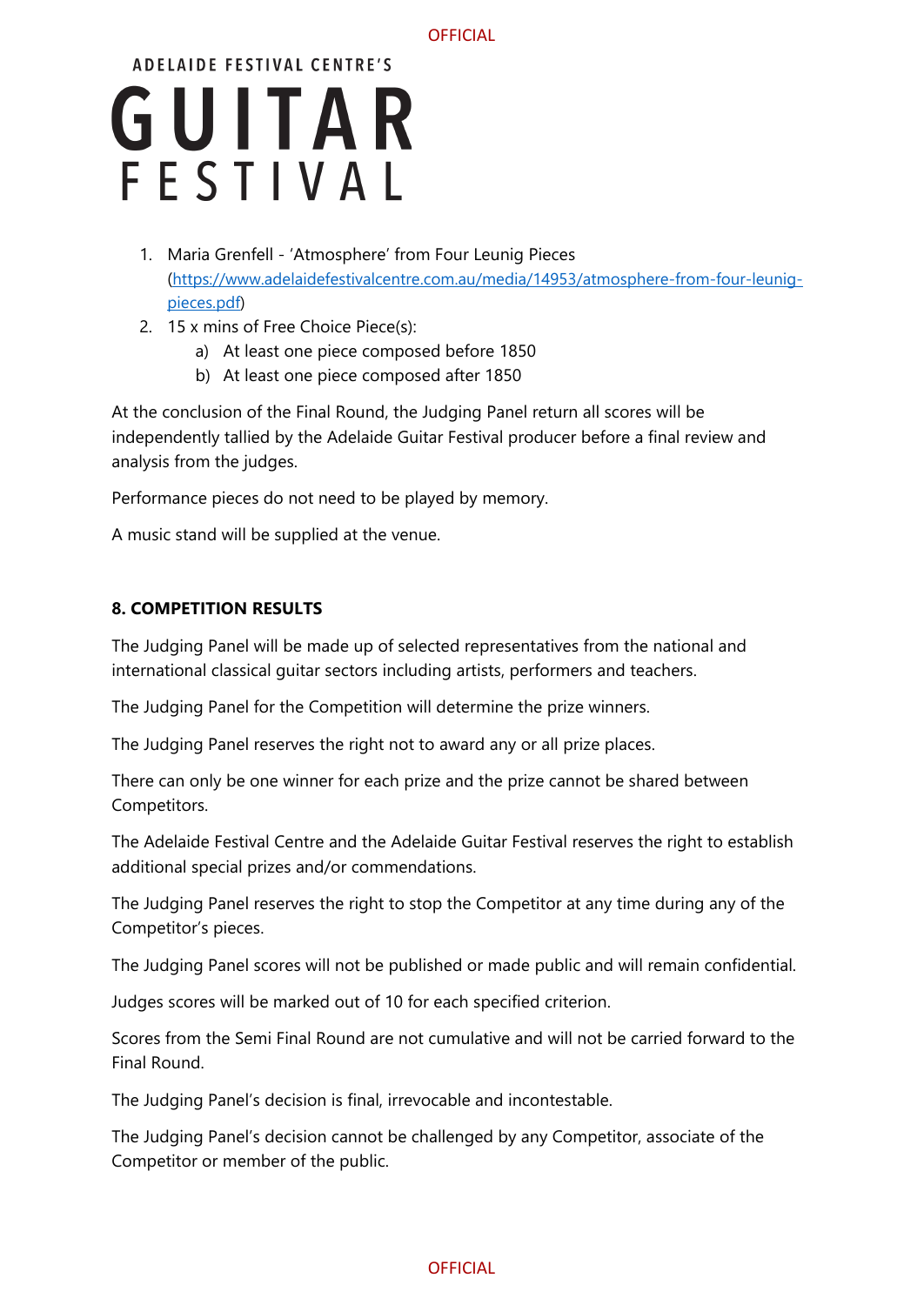The Judging Panel reserves the right to not award a first prize in the case the performances fail to reach the necessary artistic level.

## **9. AWARDS PRESENTATION**

Three prizes will be awarded:

### *First Prize*

- AUD\$10,000
- A Jim Redgate Guitar, valued at USD\$16,000 (AUD\$23000)
- An invitation to perform at the next Adelaide Guitar Festival

#### *Second prize*

• AUD\$4000

### *Third Prize*

• AUD\$2000

The Awards Presentation will be held within an hour after the conclusion of the Final Round.

All Finalists are required to be in attendance at the Awards Presentation.

Confirmation of receipt of prizes will be given to Prize Winners at the Awards Presentation.

The Prize Money will not be paid in cash and will be paid into an account at a financial institution nominated by the winner within 7 days of receiving the winners account details.

If the Prize Winner is under the age of 18 years, the prize may, at the absolute discretion of the Adelaide Festival Centre and the Adelaide Guitar Festival, be awarded to the Prize Winner's parent or guardian.

Any bank charges or fees levied by the Prize Winner's financial institution will be paid for by the Prize Winner. The Adelaide Festival Centre and Adelaide Guitar Festival accept no responsibility for the payment of any bank charges.

The Prize Money will be paid in Australian Dollars. If the Prize Winner's financial institution is outside of Australia, the money will be converted into foreign currency at time of transfer and at the currency rate at that time.

The Prize Winner shall be responsible for any tax payable as a result of receiving the Prize Money.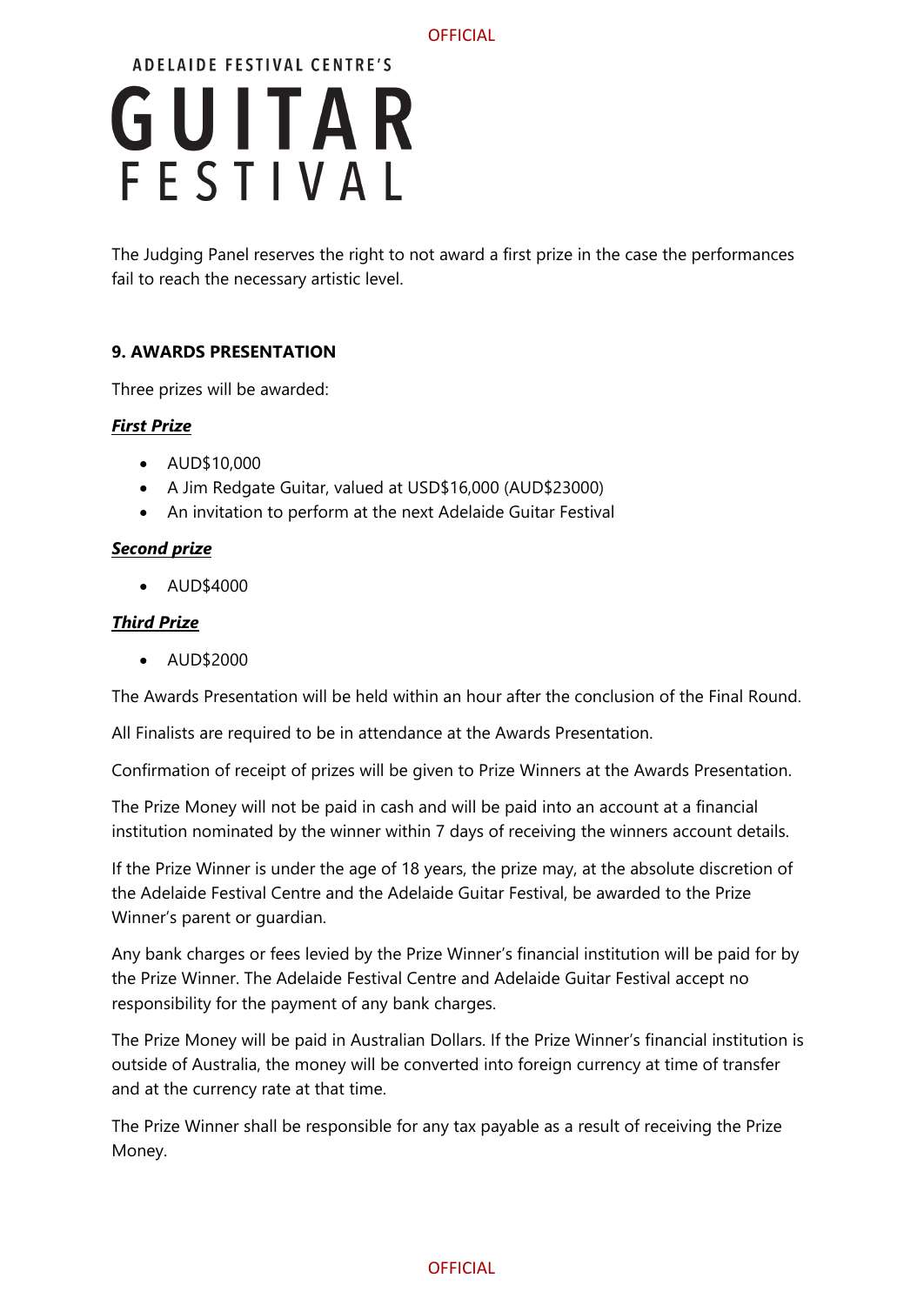

## **1O. COPYRIGHT**

The Adelaide Festival Centre and Adelaide Guitar Festival may choose to film and/or audio record the Semi Final and Final Rounds of the Competition.

Competitors in the Semi Final and Final Rounds agree for their participation to be recorded, and agree to the filming, broadcasting, televising, photographing, reproducing, transmitting, playing and showing of, by any medium, the Competition provided:

- Any public showing, broadcasting or transmitting of the Competitor within this recording is no longer than 5 minutes duration
- Such use is for the purposes of promoting the Adelaide Festival Centre and/or the Adelaide Guitar Festival or for archival purposes and at no commercial or financial gain to the Adelaide Festival Centre and Adelaide Guitar Festival

The Competitor will make no claim whatsoever against the Adelaide Festival Centre and Adelaide Guitar Festival resulting from the use of the recorded performance of the Competitor.

The Competitor will not be granted permission for the Competitor's performance to be independently or privately filmed or recorded.

No photography will be permitted by any Competitor, associate of the Competitor or member of the public.

## **11. INSURANCE**

The Competitor will undertake, at their own cost, all personal insurances including but not limited to personal medical insurances, health insurance, travel insurance and insurances for the Competitor's property, instruments, equipment and personal effects.

The Adelaide Guitar Festival through the Adelaide Festival Centre maintains its own insurances, inclusive of public liability insurance, for its staff, own properties, equipment and effects. The Competitor is advised that these insurances do not extend to the Competitor and the Competitor indemnifies the Adelaide Festival Centre and Adelaide Guitar Festival against any liability caused by the Competitor.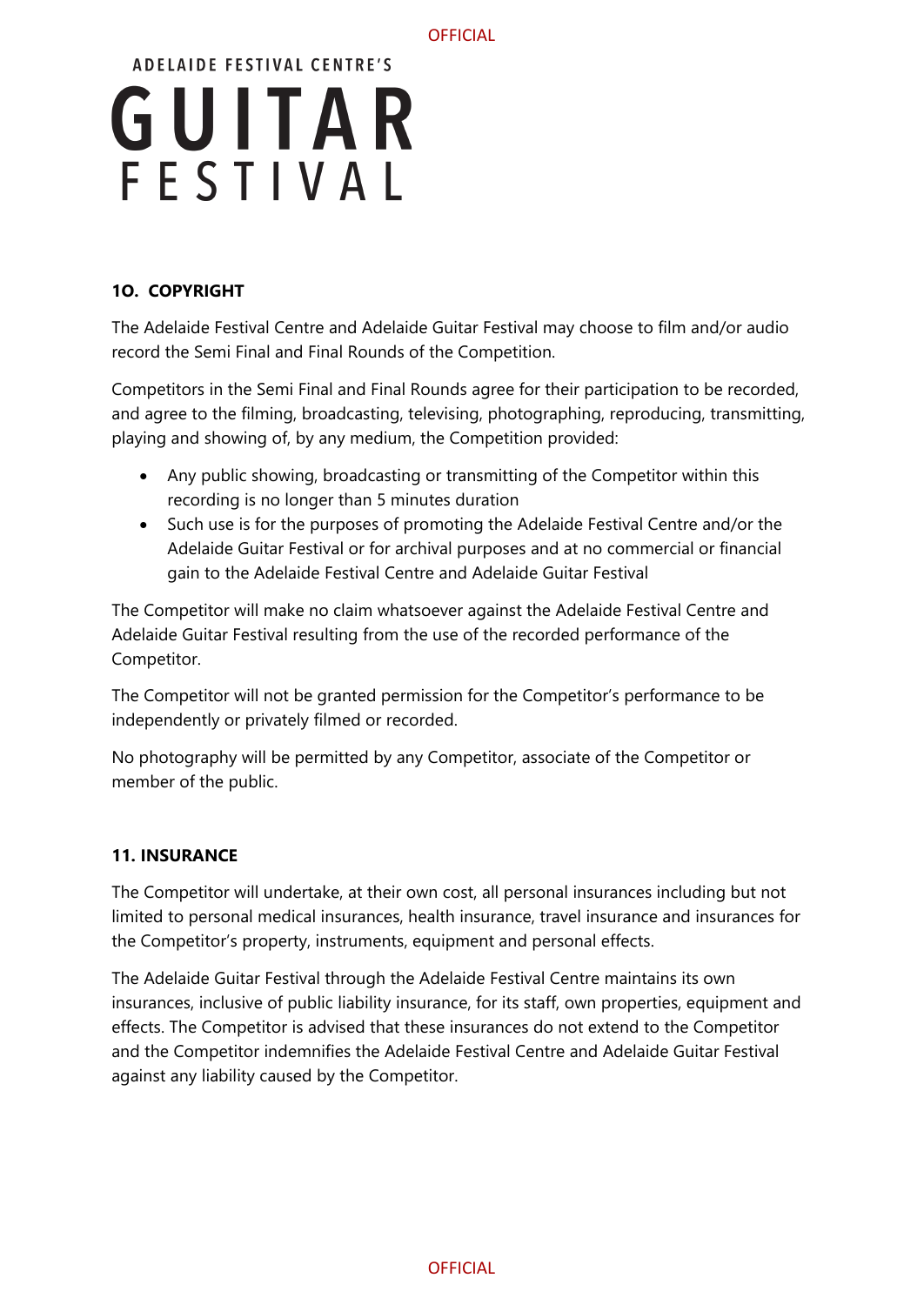#### **OFFICIAL**

# **ADELAIDE FESTIVAL CENTRE'S** GUITAR FESTIVAL

## **12. TRAVEL & VISAS**

Successful competitors travelling to Adelaide for the Semi Final and Final Rounds will be responsible for arranging and paying for their own travel to Adelaide, South Australia.

The Adelaide Festival Centre and Adelaide Guitar Festival do not accept any responsibility for competitors' travel arrangements either domestic or international.

Competitors who reside outside Australia and who are not Australian Citizens must have a valid visa to travel to and enter Australia (other than New Zealand and Norfolk Island passport holders).

The type of passport held by each Competitor will determine the type of visa and application process that is required and visa applicants must demonstrate that they meet all the legislative requirements for an Australian visa.

The Adelaide Festival Centre and Adelaide Guitar Festival will not be responsible for processing visa documentation or any costs associated with visa processing.

The Adelaide Festival Centre and Adelaide Guitar Festival will not be responsible for quarantine or any COVID-19 related regulations in Australia or the competitors home country.

The Adelaide Festival Centre and the Adelaide Guitar Festival will, upon request, provide evidence to the Department of Home Affairs of Semi Finalists' attendance at the Competition, including:

- Confirmation of application to the Competition
- Formal letter of invitation to compete in the Semi Final Round at the festival

## **13. ACCOMMODATION**

Successful competitors travelling to Adelaide for the Semi Final and Final Rounds will be responsible for arranging and paying for their own accommodation in Adelaide, South Australia

The Adelaide Festival Centre and Adelaide Guitar Festival does not accept any responsibility or liability for Competitors' accommodation arrangements

## **14. ADELAIDE FESTIVAL CENTRE AND ADELAIDE GUITAR FESTIVAL RIGHTS**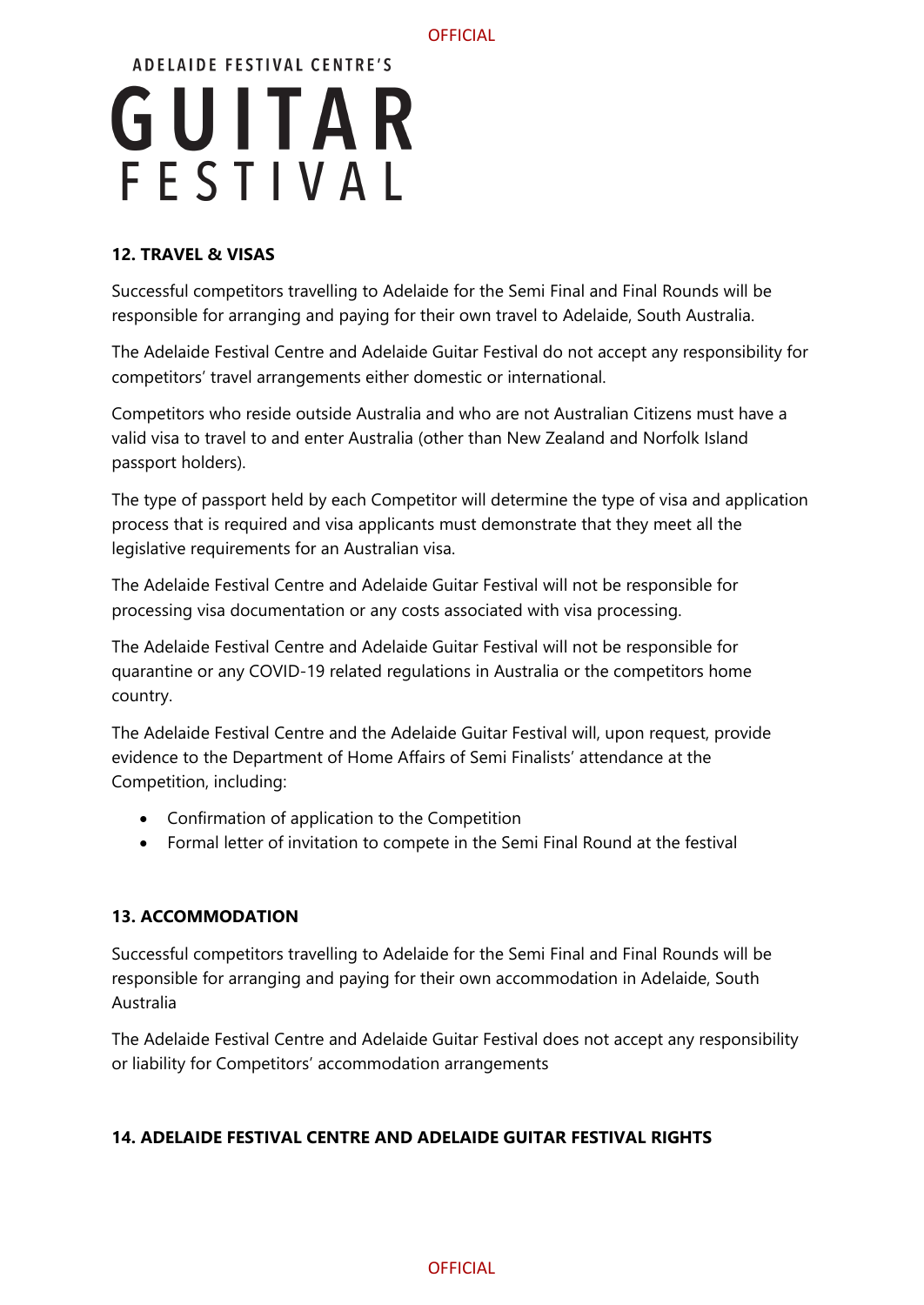The Adelaide Festival Centre and Adelaide Guitar Festival reserves the right to make any decisions and give any directions considered necessary to ensure the safety, security and reputation of the Adelaide Festival Centre and Adelaide Guitar Festival, and its venues and staff.

Competitors will comply with any directions issued in relation to this and agree to abide by Occupational Health Safety and Welfare Regulations and will follow any health and safety instructions and policies issues by the Adelaide Festival Centre and Adelaide Guitar Festival.

The Adelaide Festival Centre and the Adelaide Guitar Festival reserves the right to suspend or cancel the Competition where its continuation poses a danger to Competitors, festival and venue staff or to the public. Should suspension or cancellation occur, the application fee will not be refunded and Competitors shall make no further claim or demand against the Adelaide Festival Centre and Adelaide Guitar Festival.

## **15. INTERPRETATION OF THE RULES**

In the case of any disagreement of interpretation of the Rules of the Competition, the English version of the rules as determined by the Adelaide Festival Centre and the Adelaide Guitar Festival will be deferred to.

These Rules shall be construed in accordance with the laws of the State of South Australia and shall be deemed to have been made in South Australia and any dispute arising in relation to these Rules shall be justiciable in the Courts of the State of South Australia.

Competitor's involvement in the Competition does not constitute a partnership or joint venture between the Competitor and the Adelaide Festival Centre or Adelaide Guitar Festival and does not render them liable for the debts of the other.

#### **16. PRIVACY**

The Adelaide Festival Centre and Adelaide Guitar Festival respect the privacy of Competitors and meets Government policy requirements.

Competitor's personal details will not be publicised or released with the exception of the following:

Competitors give the Adelaide Festival Centre and Adelaide Guitar Festival the right to disclose the Competitor's name, town of origin, country of origin and age for the sole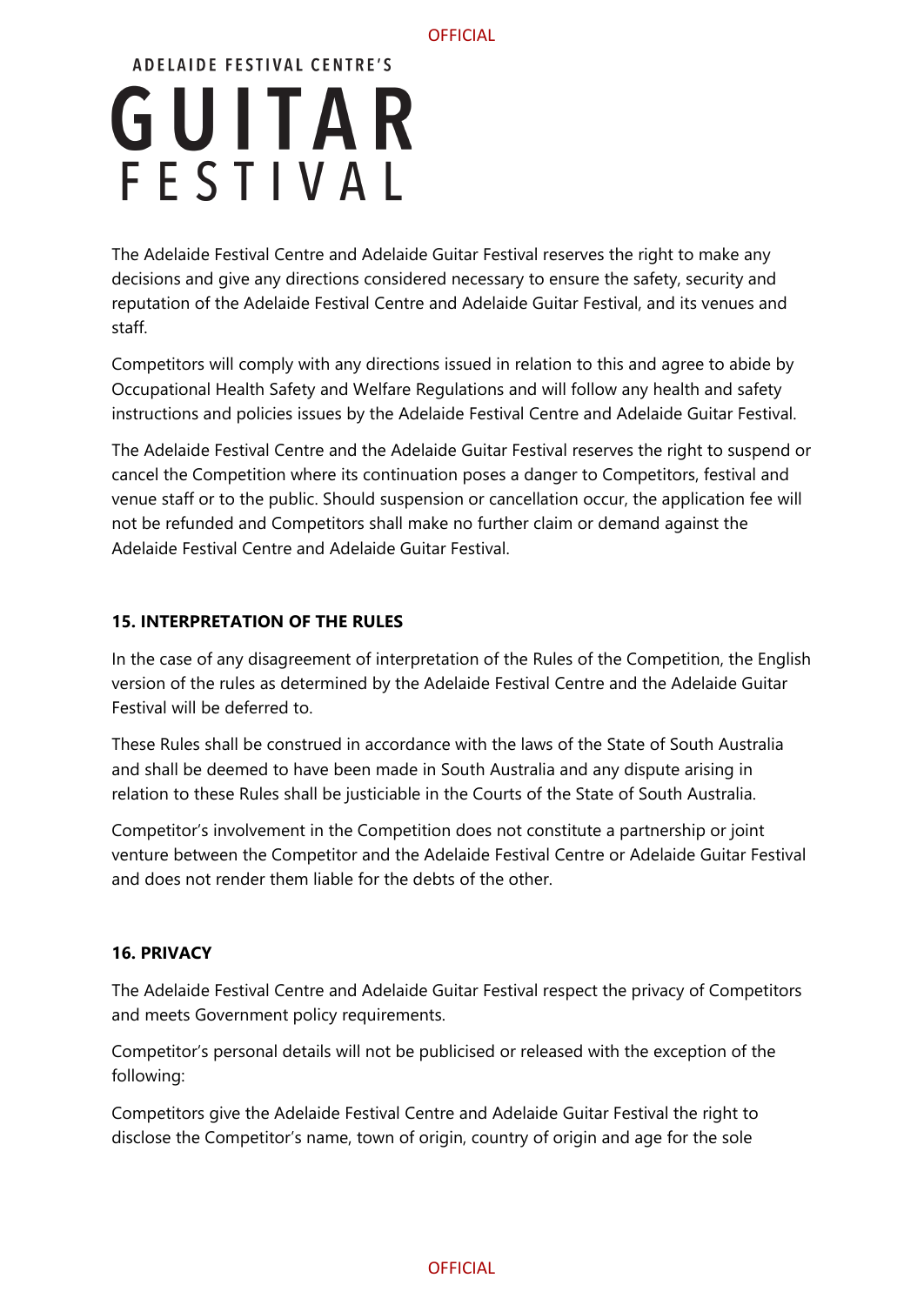purposes of promoting and publicising the Competition and Competitor's involvement in the Competition, before, during and after the Competition.

## **17. DISCLAIMER/DECLARATION**

Every effort has been made to ensure that Competition information and Guidelines, Rules, Application Form and processes, and other information contained herein, are correct at time of publication.

The Adelaide Festival Centre and Adelaide Guitar Festival reserve the right to change or adapt the Guidelines, Rules and Application Form and process. Should any changes or adaptation be made, details will be posted on the website and Competitors will be notified.

### **18. RELEASE AND INDEMNITY**

To the extent permitted by law, all Competitors release from, and indemnify, the Adelaide Festival Centre and Adelaide Guitar Festival against all liability, cost, loss or expense arising out of participation in the Competition including (but not limited to) loss of income, loss of opportunity, personal injury and damage to property, whether direct or consequential, foreseeable, due to some negligent act or omission or otherwise.

## **19. EXCLUSION OF PARTICIPANTS**

The Adelaide Festival Centre and Adelaide Guitar Festival reserves the right to exclude any person from participating in the Competition for any reason, including but not limited to, that person's medical condition or history, the preservation of the safety of the Adelaide Festival Centre's staff members or any other person or because the Adelaide Festival Centre deems that the behaviour of a person may bring the Adelaide Festival Centre, the Adelaide Guitar Festival, or the Competition into disrepute.

#### **2O. DECISIONS FINAL**

All decisions and actions of the Adelaide Festival Centre, Adelaide Guitar Festival and the judges of the Competition are exercised according to their absolute discretion and are final. No discussions or correspondence will be entered into.